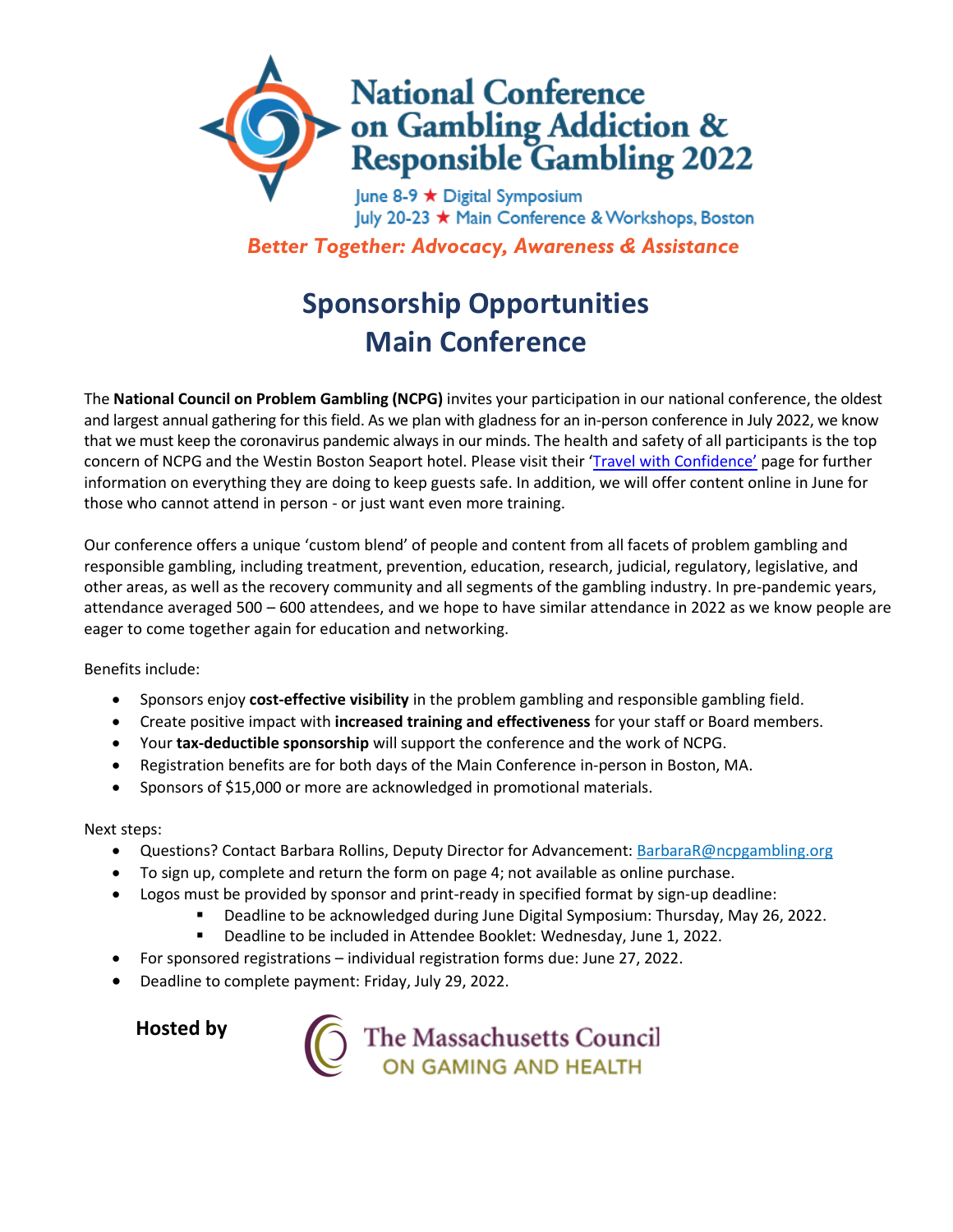## **Presenting Sponsor Opportunities**

| <b>Main Conference</b>                                                                                          | <b>Presenting</b><br><b>Partner</b><br>Able to customize                                                      | <b>Star-Spangled</b><br><b>Sponsor</b>                                 | <b>Statue of</b><br><b>Liberty Sponsor</b> | <b>Eagle</b><br><b>Sponsor</b> | <b>Capitol</b><br><b>Sponsor</b> |
|-----------------------------------------------------------------------------------------------------------------|---------------------------------------------------------------------------------------------------------------|------------------------------------------------------------------------|--------------------------------------------|--------------------------------|----------------------------------|
| Thursday & Friday, July 21-22                                                                                   | $$50,000+$                                                                                                    | \$25,000 -<br>\$49,999                                                 | $$15,000 -$<br>\$24,999                    | $$5,000 -$<br>\$14,999         | \$3,000-<br>\$4,999              |
| Acknowledgment during event:<br>Digital Symposium via virtual platform<br>Main Conference onstage & displays    | Logo - Top level<br>Live by EmCee                                                                             | Logo -<br>Prominent<br>Live by EmCee                                   | Logo -<br>Significant<br>Live by EmCee     | Logo<br>included               | Logo<br>included                 |
| <b>Registrations: Main Conference</b><br>1 per \$5,000; covers both days                                        | $10+$                                                                                                         | up to 7                                                                | up to 4                                    | 1 @ \$5,000<br>2 @ \$10,000    | n/a                              |
| <b>Introductory Speaker</b><br>From your organization<br>Opt-in is time-sensitive; by June 1 at<br>the latest   | Day 1: morning<br>or lunch plenary;<br>or Day 2<br>morning plenary.<br>Limit: first 3 to opt<br>in; exclusive | Intro at specific<br>breakout<br>session to be<br>mutually<br>arranged | n/a                                        | n/a                            | n/a                              |
| Acknowledgment in pre-event<br>promotional materials - News items,<br>press releases, media kit, media advisory |                                                                                                               |                                                                        |                                            | n/a                            | n/a                              |
| Acknowledged in social media posts<br>Twitter, Facebook, LinkedIn, Instagram:<br>follow us & share!             | 4                                                                                                             | 3                                                                      | $\overline{2}$                             | $\mathbf{1}$                   | n/a                              |
| Acknowledgment on websiteSponsors<br>Thank-You page                                                             | Logo with<br>100 words<br>PG/RG<br>statement                                                                  | Logo with<br>50 words<br>PG/RG<br>statement                            | Logo                                       | Name                           | Name                             |
| Acknowledgment in attendee booklet<br>(pdf and printed for in-person)<br>- make a lasting impression!           |                                                                                                               |                                                                        |                                            |                                |                                  |
| <b>Private sponsors reception</b><br>Thursday, July 21 with Keith Whyte,<br>Board of Directors, Advisory Board  |                                                                                                               |                                                                        |                                            |                                |                                  |
| Letter of acknowledgment<br>for tax purposes                                                                    |                                                                                                               |                                                                        |                                            |                                |                                  |

Logos must be provided by sponsor and print-ready in a specified format. **Deadline to be included in June Symposium: Thursday, May 26, 2022. Deadline to be included in Attendee Booklet: Wednesday, June 1, 2022.**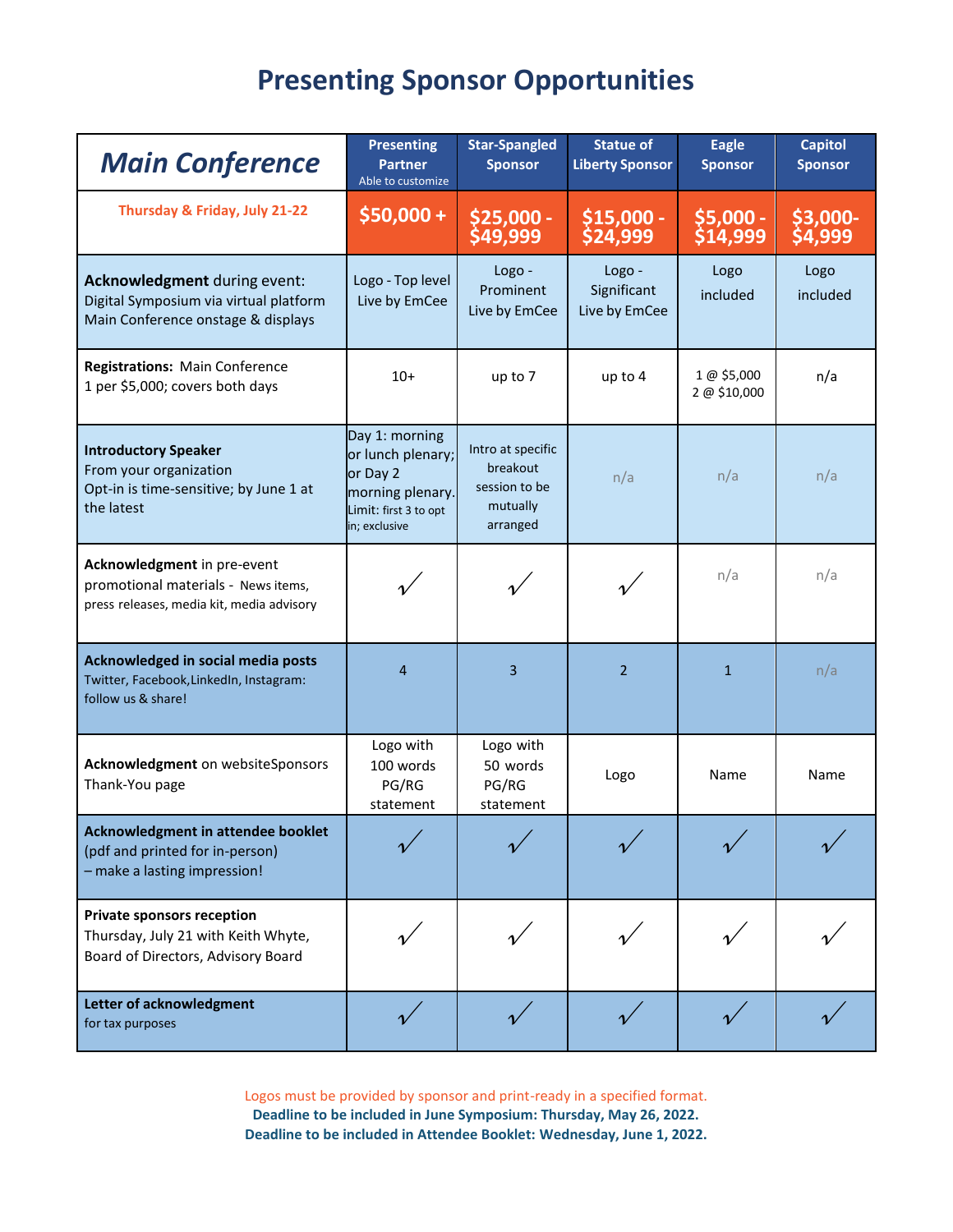# *Special Sponsorship Opportunities*

### **Highlight Event Sponsor \$40,000** (exclusive) **\$10,000 - \$39,999** (non-exclusive)

- Event provides a fun and social networking the and memorable venue of the host<br>city. This year it's the <u>Boston Teaper of</u> 15-minute walk from our conference hotel.<br>• Supports event costs such and conference to the host city. This year it's the [Boston Tea Party Museum,](https://www.bostonteapartyship.com/) a 15-minute walk from our conference hotel.
- Sponsor serves as host onsite  $\mathcal{L}$   $\Omega$  opportunity to welcome attendees and partners
- Supports event costs such as  $\mathcal{L}$  refreshments (cash bar only), transportation
- Special acknowledgment and signage at the Highlight Event
- Conference registration must be purchased separately

**National NCPG Awards Sponsor \$20,000** (exclusive) **\$10,000 - \$19,999** (non-exclusive)

- Up to 4 registrations for the Main Conference (1 per \$5,000)
- Opportunity to introduce the Awards Ceremony 22 lunch plenary EDT) maximum 2. Priority goes to the Ceremony of The Theorem is consistent in the Acknowledge Ceremony of The Ceremony of The Ceremony of The Ceremony of Th maximum 2. Priority goes to the  $h$ <sub>g</sub>  $\sim$   $\sim$  and if equal, earliest sign-ups
- On-screen logo in opening
- Acknowledgment in the Special Release announcing the Awards Recipients
- Supports video recording for  $\epsilon$  replients and archive

### **Welcome Reception Sponsor \$15,000** (exclusive) **\$5,000 - \$14,999** (non-exclusive)

- Supports evening reception before the Main Conference with Grand Opening for exhibitors
- Live music and light refreshments (cash bar only) to encourage networking and reunions
- Poster sessions encourage learning and networking
- Special signage during the reception make a memorable impression
- Opportunity to offer informational pieces at the reception, subject to content approval

- Up to 4 registrations for the Main Conference (1 per \$5,000)
- Supports one of the **eight tracks** of presentations:
	- o Treatment, Recovery, Community *available to health-focused organizations only*
	- o Safer Sports Betting [exclusive is no longer available]
	- o Military & Veterans, Tribal Matters, Prevention
	- o Responsible Gambling & Regulation [sold out]

### **Training Sponsors** (Group Registration + Recognition) **\$800 + registrations for 5 or more**

- Requires separate purchase of 5 or more registrations at applicable group or individual rates:
- \$586-\$896 per person, depending on membership status, group size and date of registration.
- Group rates offer an easy option with a flat rate for both members and non-members (request separate document or visit [www.ncpgambling.org/conference;](http://www.ncpgambling.org/conference) late fee applies. Not available for online purchase. Must submit all registrations together and make one payment.

## **Networking Sponsors** during Main Conference \$**2,000 each (non-exclusive)**

- Special recognition signage at food & beverage displays. Mark your choice(s):
	- Breakfast on Thursday morning
	- \_\_\_\_\_ Coffee Breaks on Thursday (morning and afternoon included)
	- Breakfast on Friday morning
	- Coffee Breaks on Friday (morning and afternoon included)

### **Track Sponsors \$20,000** (exclusive) **\$10,000 - \$19,999** (non-exclusive)